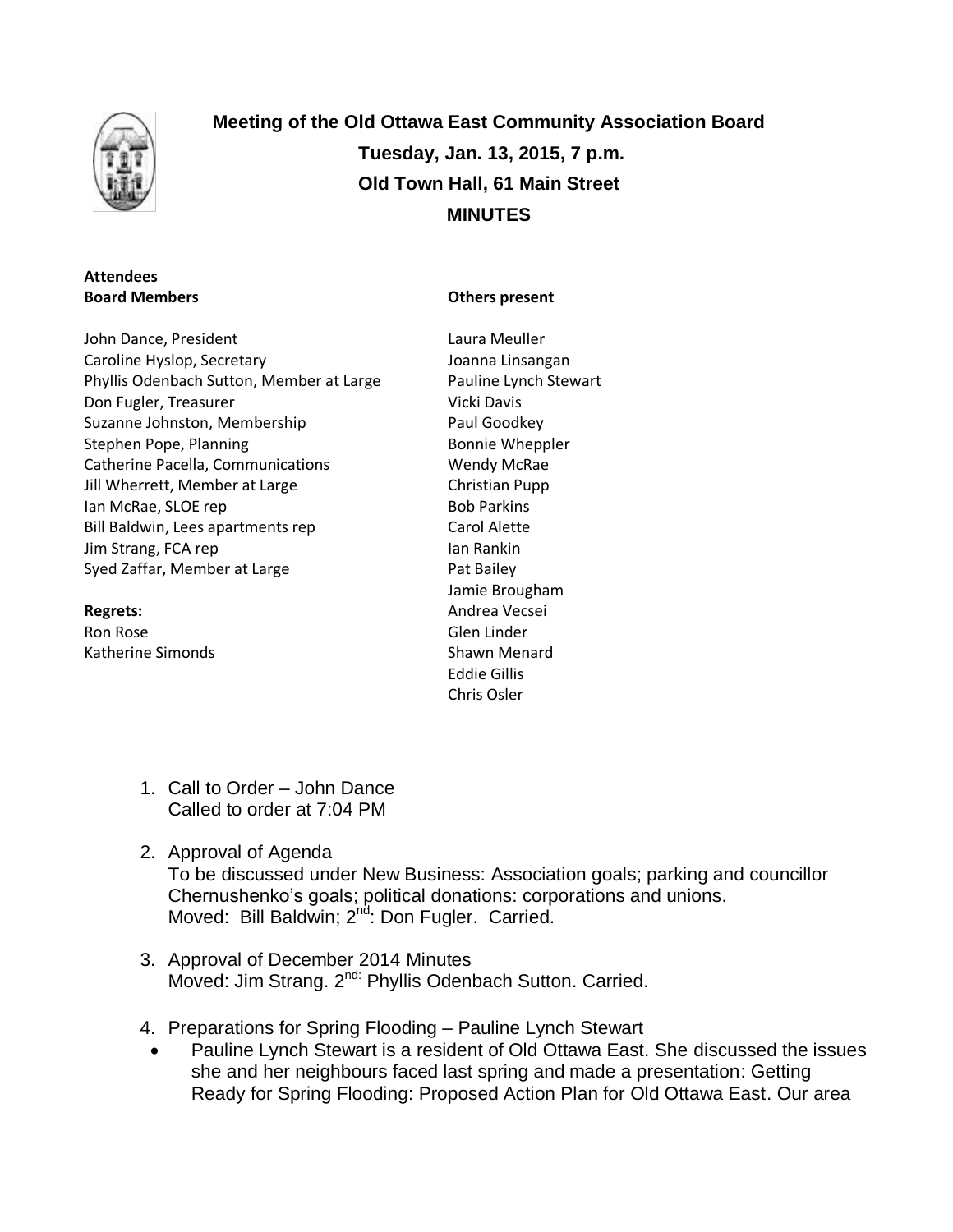has seen a number of floods over the years. Most of the flooding occurs in and around Brantwood Park.

- When flood warnings were issued by the Rideau Valley Conservation Authority in 2014, residents were at first quite unaware. When people began to become aware of the warnings, they found that they did not know what they were supposed to do to prepare for potential floods and how such information would be communicated.
- The Rideau Valley Conservation Authority does flood forecasting and warning. They monitor overall levels of the Rideau River.
- The City of Ottawa performs such tasks as breaking up ice on the Rideau River, creating distribution points for sandbags, and providing information on their website about flood prevention and damage mitigation.
- Residents are responsible for taking care of their own properties to the extent that they can. This includes such things as clearing storm drains and sandbagging their own property.
- Recommendations: communications, leadership, public awareness, resident preparation.
- Communications: proposal for a community based communications network to provide information about flooding and coordinate a flood response.
- Leadership: appoint community leaders to liaise with authorities such as the RVCA, City of Ottawa in real time during a high water event.
- Public awareness: arrange a City of Ottawa workshop on flood preparedness.
- There is some concern about the Association taking responsibility for giving advice on flood preparedness, but we could certainly take up the call to organize a City of Ottawa workshop. We will endeavour to move ahead on that.
- 5. Chair's Report John Dance [see report, appendix 2]
- Shawn Menard is our School Board trustee, and works for Federation of Canadian Municipalities. He said a few words.
- A letter was sent to the National Capital Commission in support of a safe crossing at Clegg and Colonel By.
- Jill Wherrett has volunteered to take on the portfolio of community safety.
- We are still in need of a Vice President.
- Jan. 29: *Human Scale* documentary will be screened at the Bytown Cinema, followed by a panel of speakers. Sandy Hill Community Health Centre is cohosting this event with Action Sandy Hill. They have 11 partner organizations including the OECA and SLOE helping to promote the event. The film is about a Danish architect and planner who advocates for a way of planning that prioritizes people instead of vehicles, and creating healthier communities. It is a free event.
- CAG has asked us if we will run the barbeque at the Main Event. Ron Rose is willing to take this on.
- Phyllis, Ron, Don, John and Rebecca recently met with Councillor Chernushenko to discuss the councillor's goals and the Community Association's perspective. We suggested supporting funding for the design and construction of a better community centre facility for Old Ottawa East area. Also, the community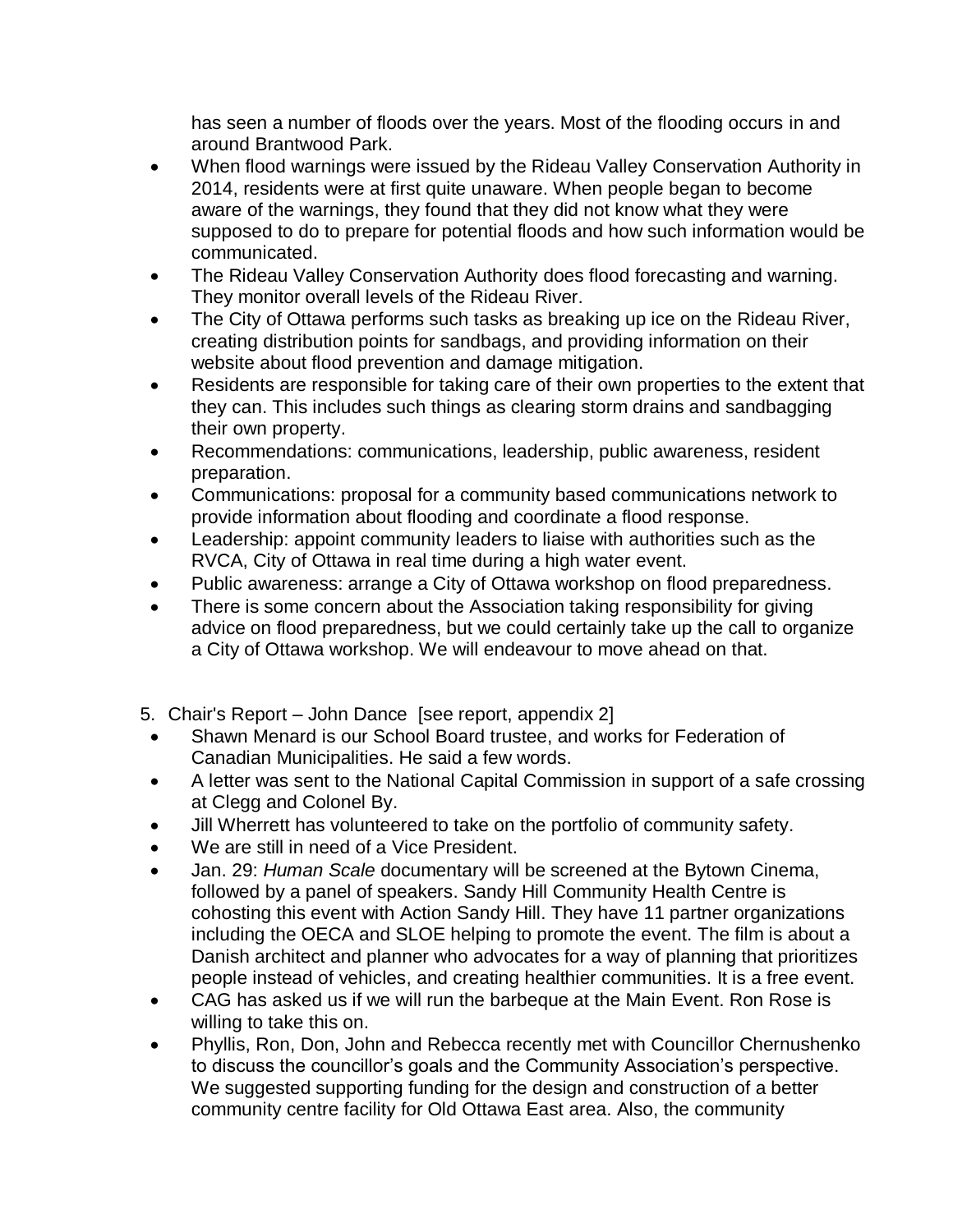recommends advocating for funding for design and infrastructure costs for public parks at the property being developed by Regional Group.

- 6. Treasurer's Report
	- The Association currently has \$19,400 in the account.
	- It is possible we could establish a fund for community projects, a park fund or something similar. To be discussed further.
- 7. Councillor's Report David Chernushenko [see notes, appendix 3]
	- Councillor Chernushenko was not able to attend; Joanna Linsangan provided an update on his behalf.
	- City 2015 budget will be released on Feb 4, and community input is to be solicited. Public consultation will take place on Feb. 9 at City Hall.
	- A comment was raised that some snowplow operators are allowing snow to build up on city sidewalks. Joanna says she has not fielded complaints on this topic.
- 8. Committee Reports
	- 8.1 Planning Stephen Pope [see report, appendix 4]
		- There is an ongoing discussion about roof slopes. Action Sandy Hill wants to make sure any new building coming forward, has the option to have a pitched roof rather than a flat roof. One of the problems is that with height requirements as they are currently, people who want to maximize living space are inclined to put up a flat roof.
	- 8.2 SLOE Ian McRae [see report, appendix 5]
	- 8.3 Transportation Ron Rose: No report.
	- 8.4 City Centre Coalition Devin O'Grady: No report
	- 8.5 Federation of Citizens' Associations Jim Strang
		- Meetings are once a month community associations from all across metro Ottawa.
		- Councillor Keith Egli was a speaker at the last meeting; one thing he mentioned is that there will be moneys allocated for each ward for things like signs and possibly rink management.
		- There was a lot of discussion of Canada post mailboxes. The city's position is that mailboxes are federal jurisdiction, and the mayor is taking an arm's length approach.
		- It was mentioned that the Wikipedia entry for old Ottawa east could be expanded.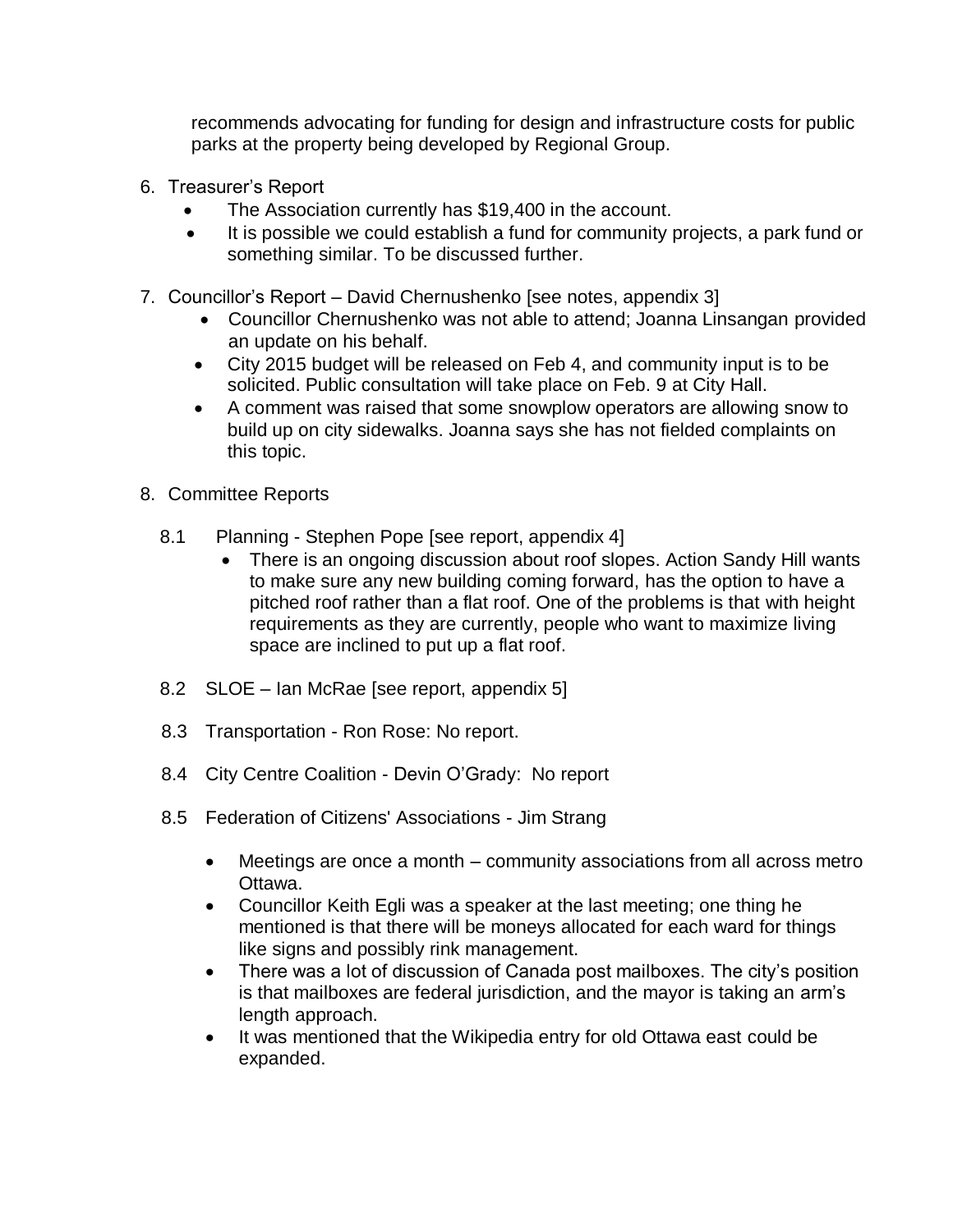- 8.6 Communications Catherine Pacella
- 8.7 Community Safety: No report.
- 8.8 Membership Suzanne Johnston
	- In theory we could charge more money for membership dues, but at the same time we do not feel that it would be appropriate to raise fees unless we have some sort of plan for what we need the money for. We could leave it at \$3 but put a motion on the floor at the next AGM that it could be raised to \$4 if the Board deems it necessary.
- 9 Community Activities Group
	- Bonnie Wheppler: this coming Sunday is the Winter Party. The Valentine Skate will be on Friday the  $13<sup>th</sup>$  of February. CAG is very busy at the moment, with things like renegotiating agreements on facilities and planning for various events
- 10 Sesquicentennial Project / Event for Old Ottawa East
	- The thought was that we might want to brainstorm some ideas for celebrating Canada 150. We could discuss this with our sister organizations. It was agreed that we should pursue this.
- 11 New Business
	- Goals: a goal planning document was circulated by email. See appendix 6. One suggestion was that we advocate for waterfront access, possibly a boathouse on the Rideau River.
	- One of the councillor's goals is apparently to increase residents' capacity to get parking permits to facilitate traffic calming. Phyllis raised this as a potential problem, as increasing parking on residential streets would be difficult particularly during snow months.
	- At the FCA meeting, there was some discussion about municipal campaign donations. A comment was made by Alex Cullen that Ottawa should forbid donations to municipal council candidates by businesses or unions. We will give it some thought and decide if we want to come up with a position on this; until such time as we have an official policy on this topic, Jim will abstain from any vote on the issue at FCA.

Motion to adjourn: Bill Baldwin. 2<sup>nd</sup> Don Fugler. Carried.

12 Date of Next Meeting – Tuesday Feb. 10, 2015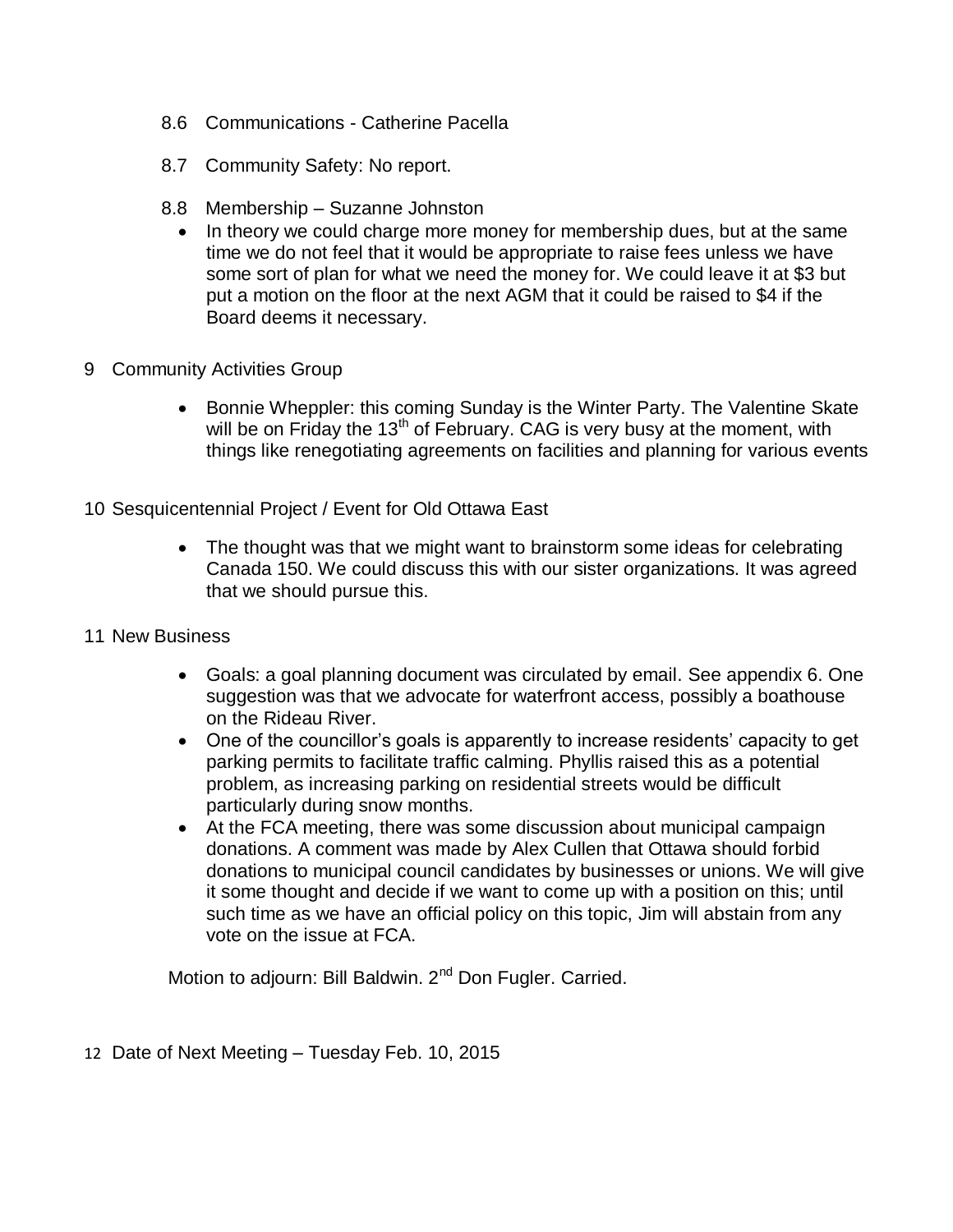# **APPENDIX 1: GETTING READY FOR SPRING FLOODING: PROPOSED ACTION PLAN FOR OLD OTTAWA EAST**

 $\mathbf{y}$ 

Getting Ready for Spring Flooding.pdf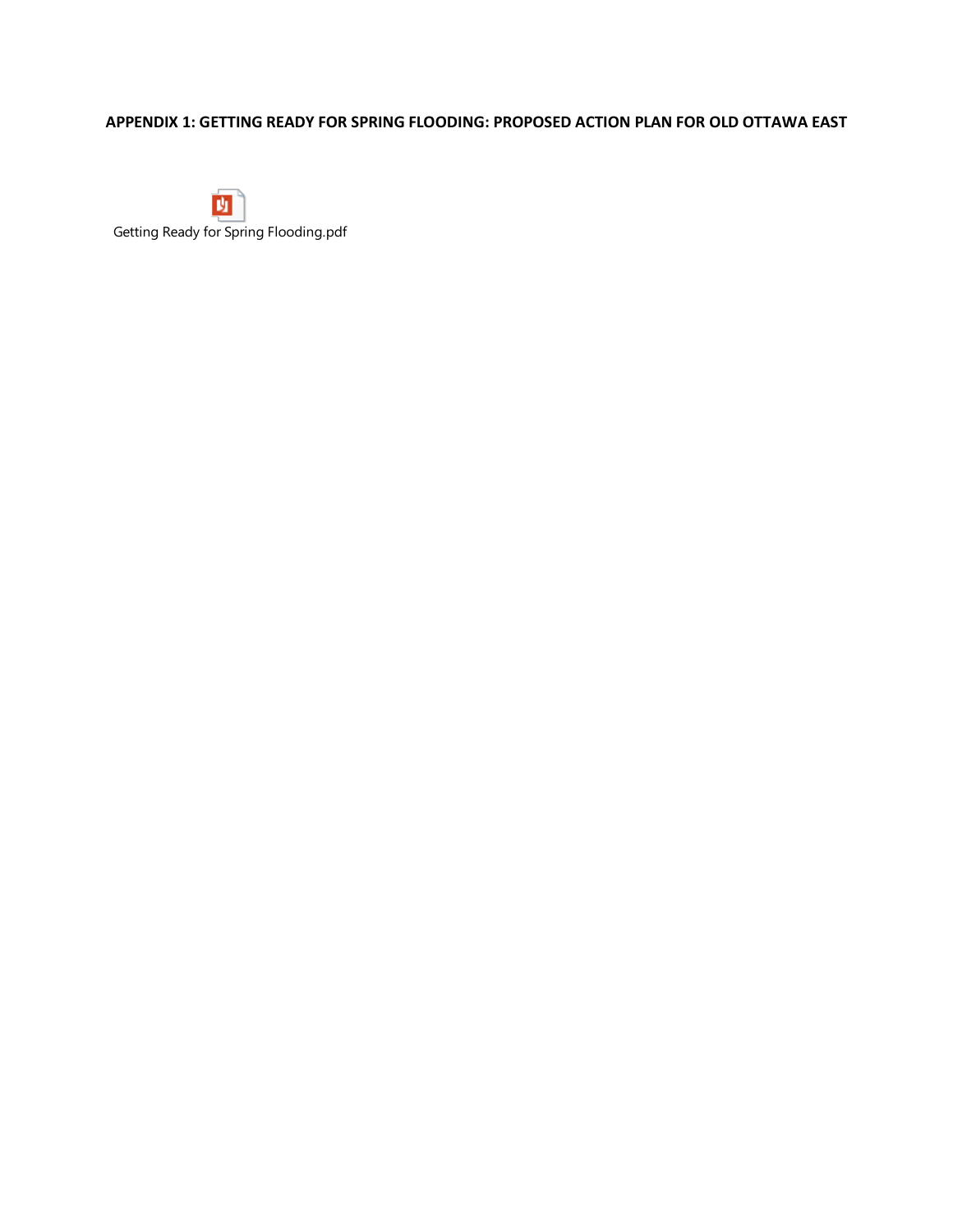#### **APPENDIX 2 – CHAIR'S REPORT**

#### **Chair's Report – January 2015**

- 1. *Col By – Clegg Safe Crossing – Open House:* The well-attended December 11th open house for the proposed safe crossing resulted in strong support for the plan as proposed, with several suggestions made for improvements. See attached OOECA letter of support that was sent to the NCC following the meeting.
- 2. *Bus Route during Main Construction:* In view of comments expressed at the Main Street Renewal open house (November 20, 2014) and subsequent discussion, the association has endorsed the northbound bus route that would take Clegg and Colonel By, rather than using Clegg-Glenora-Hazel-Echo. See attached letter.
- 3. **Brantwood Rink:** Despite the unusually warm Christmas weather, Brantwood rink coordinator Cindy Courtemanche with fellow "base ice" creators Marco DeNigris, Mike Lemon, Andrew Matsukobo, and Tim Wilshaw miraculously produced superb ice for the community's skaters and hockey players. Cindy is seeking additional volunteer flooders ("hosers") to help out with the nightly flooding. Volunteers are only required to flood a few times each season. They do so with another flooder and without their efforts the rink cannot continue.
- 4. *Community Safety Director:* Jill Wherrett, director at large, has kindly volunteered to assume the "public safety" responsibilities that Jaime Girard has resigned from. We still need a member to take leadership for leading a committee to lead the community input for the development of the public parks on the Oblate/Regional lands*.*
- 5. *Human Scale Documentary:* Reminder that OOECA will be one of the sponsors of the Sandy Hill Community Health Centre's screening of the Human Scale (now confirmed at the Bytowne on Thursday Jan 29th from 6:30-8:45). SHCHC sees that the screening will promote dialogue on the need for more "people-centred" planning in Ottawa. The free screening will be followed by a brief panel discussion Partnership does not necessarily mean funding but can mean helping out with volunteers or to promote the event among our members, etc. OOECA needs several volunteers to help the night of the showing. I've forgotten who's volunteered so far (Don Fugler and???)
- 6. *TD Sign on Veil at Lansdowne:* In view of the lack of consultation on the sign, the apparent bending or ignoring of city signage rules to allow it and the clash of the sign with the Rideau canal as a world heritage site, should the OOECA write to the city, OSEG and TD bank to request that the sign be removed. Yes, I appreciate that the association has many other issues to deal with but the TD sign is a blight on "our" canal

Every time we walk, bike, drive or skate by the sign we will be reminded of how the city has simply ignored the concerns of the community. It's interesting that the special Lansdowne signage bylaw makes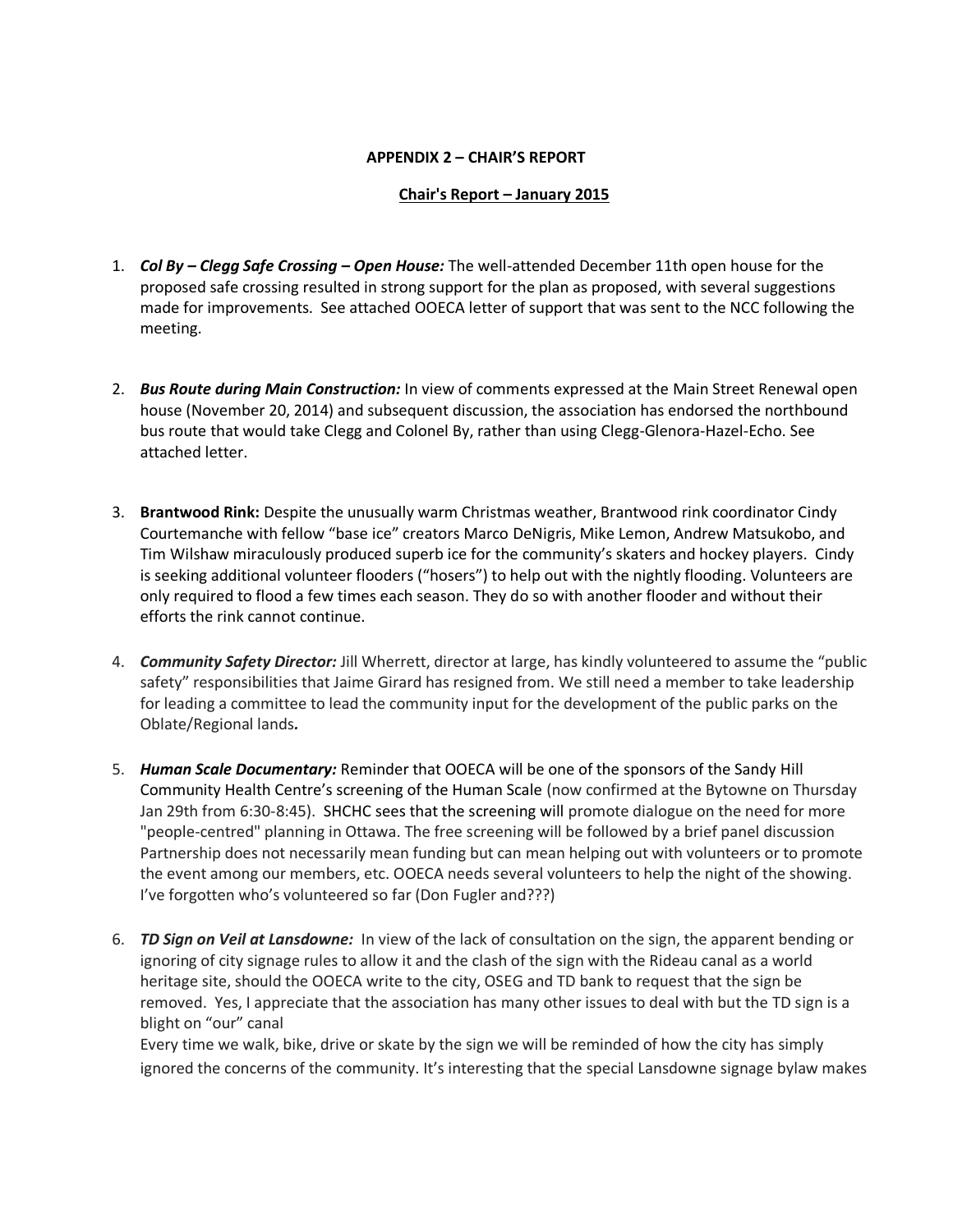considerable reference to the Glebe BIA but I could find no reference in it to either Old Ottawa South or Old Ottawa East.

- 7. *Meeting with Councillor David Chernushenko:* Phyllis, Don, Ron and myself are scheduled to meet with Councillor Chernushenko January 8, 2015 to how we might work together to advance OOE goals, address ongoing issues and what city budget items could be supportive of OOE and Capital Ward requirements. Some of the possible budgets items we'll raise are: acceleration of the Clegg-Fifth footbridge, parks on the Oblate/Regional land, community centre/hub funding, and detailed design and construction of the Rideau River western pathway / nature trail.
- 8. *Greystone Village Parks – Practicum Course for Carencia Rouse:* Carleton fourth-year student Carencia Rouse will do a "practicum" course helping OOECA / SLOE in preparing input for the planning of the three public parks on the Regional/Oblate lands (Attachment 3).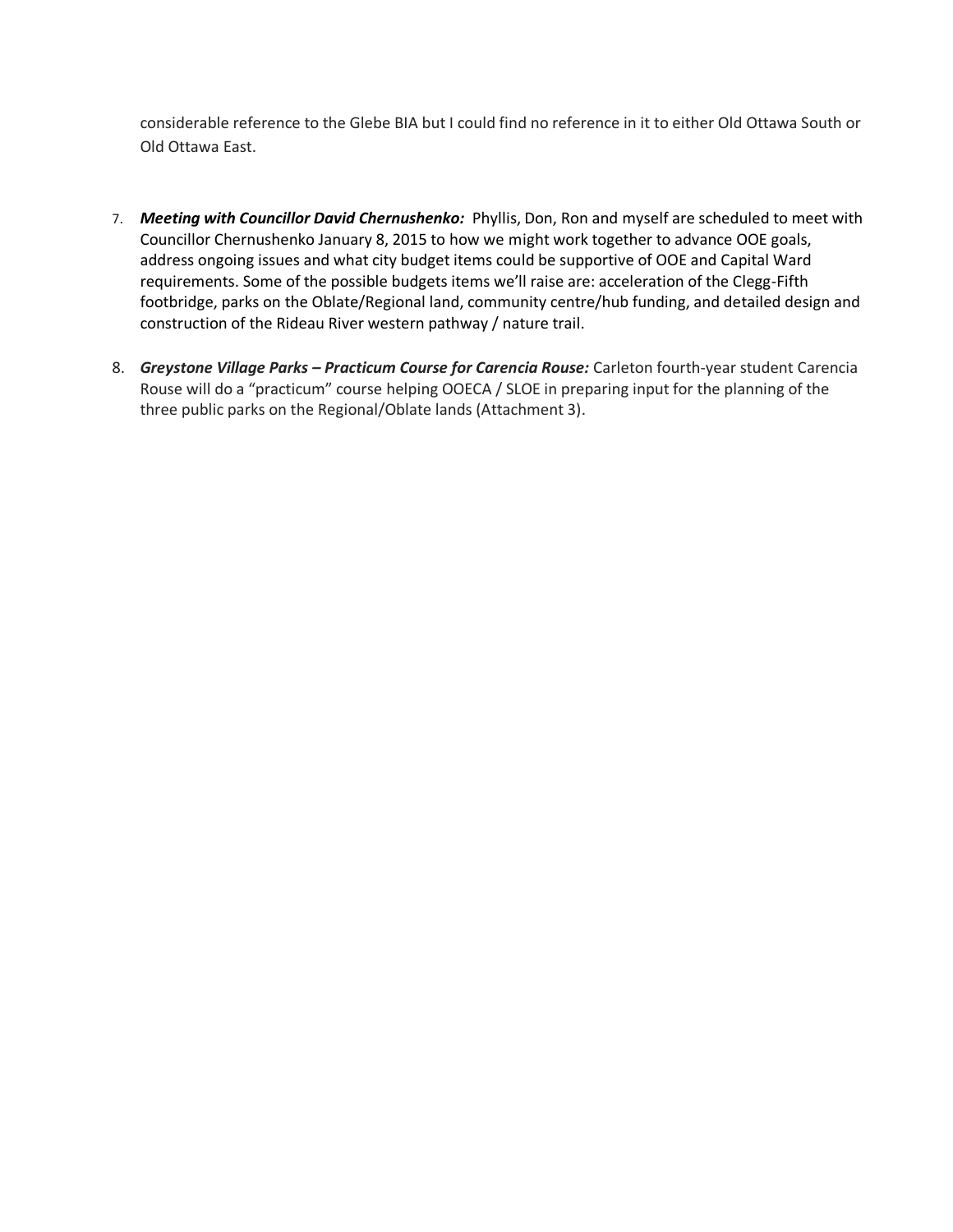*Attachment 1 – Endorsement of Safe Crossing of Colonel By at Clegg.*



December 19, 2014

Greg Kehoe Project Manager Colonel By Drive – Clegg Street Crossing National Capital Commission

Dear Mr. Kehoe:

#### *Safe Crossing at Colonel By Drive and Clegg Street*

The Old Ottawa East Community Association strongly endorses the National Capital Commission's plan and accelerated construction schedule to create a safe pedestrian crossing at the intersection of Colonel By Drive and Clegg Street.

Just as we applauded the Commission's creation of a safe crossing at Queen Elizabeth Driveway and Fifth Avenue, the safe crossing at CBD-Clegg will greatly improve safety and accessibility for cyclists and pedestrians.

Twenty-eight years ago (October 16, 1986), Jean Pigott, the then NCC chairperson, wrote about the CBD-Clegg crossing: "Commission staff is currently studying the locations as well as the most effective means to create safe crossings without unduly impeding the flow of vehicular traffic. We hope to have solutions to this perplexing problem by next spring." So we've waited a while. In the OOECA's 2010 response to the Rideau Canal Pedestrian Crossing Study, we wrote that creation of a signalized crossing at CBD-Clegg was our priority (see attachment).

And, given that there is about twice the traffic volume on CBD as there is on the Driveway, it is appropriate that the work be done next year. We also note that the accelerated construction of the safe crossing is welcomed by pedestrians and cyclists who, without the crossing, would have an even harder time crossing the parkway when traffic increases during Main Street reconstruction.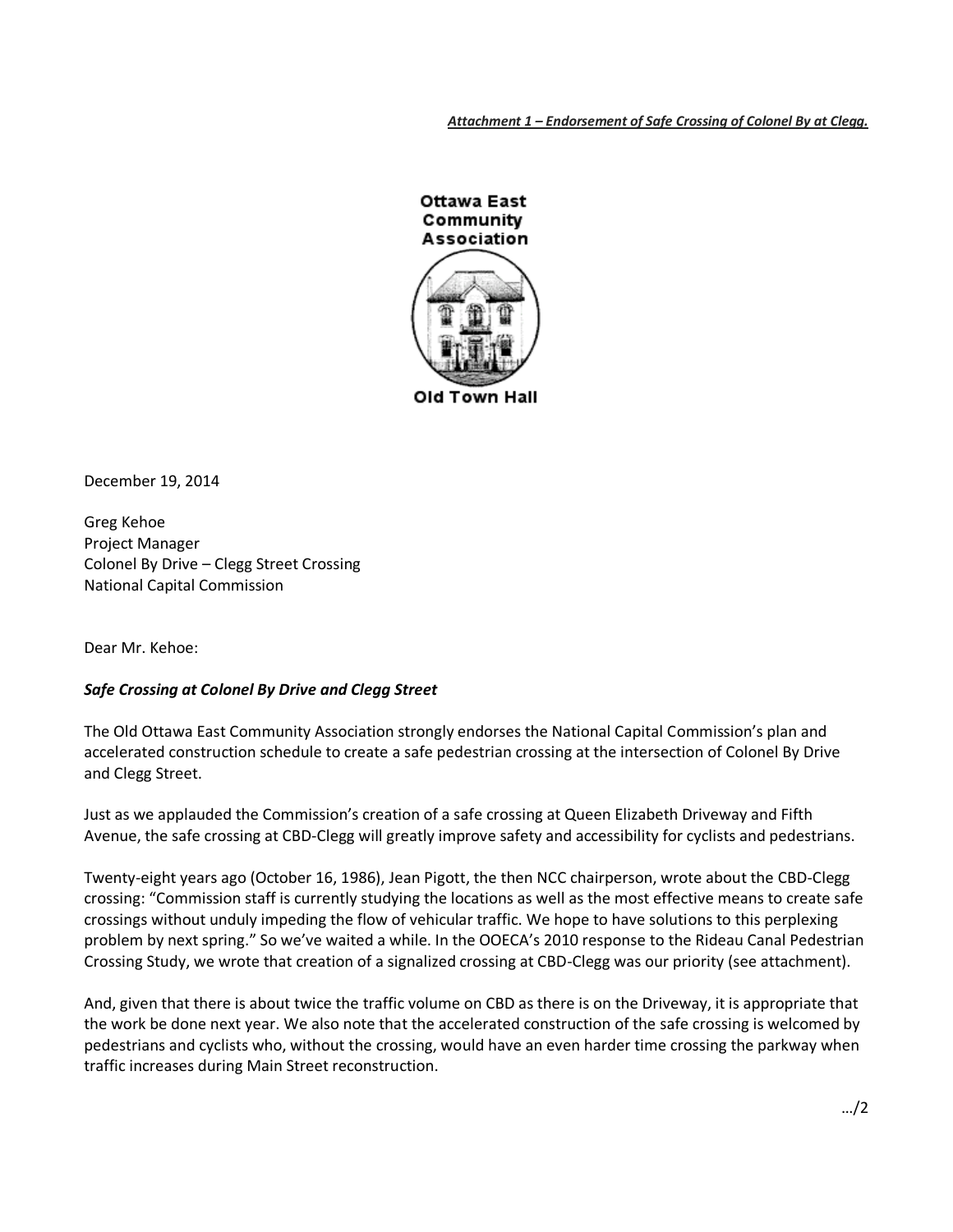In terms of the proposed closure of Echo on the north side of Clegg, the traffic counts show that there are only low volumes so that only minor increases of traffic will be experienced on McGillivray, Clegg, Herridge and possibly one or two other neighbouring streets. Also, the experience of having Echo closed on the south side of Clegg has worked well for residents, cyclists and pedestrians so a similar experience is likely when there is a closure on the north side.

As for the suggestion of removing the planters / barriers on Echo at Hazel, our suggestion is that they remain. Should in the future it be determined by those affected by the closure of Echo on the north side Clegg that removing the planters at Echo-Hazel would result in improvement then such a proposition can be considered at that time. We understand that you may reduce the width of the crosswalk on Clegg from the 4 m width to something less and this will contribute to a better design and functioning of the intersection. As an aside, we expect that the City of Ottawa will ensure this passage will be plowed in the winter, something that, unfortunately, hasn't happened at the Echo-Hazel intersection where cyclists can't pass between the planters in the winter.

We very much appreciate that the signalized crossing is primarily being created to improve pedestrian and cyclist safety. However, it may also improve motorized accessibility and flows. In this regard we would appreciate your further consideration of two suggestions that arose during the consultations.

First, the proposed "no right turn on a red" from westbound Clegg onto northbound CBD may not be a required or useful prohibition. We appreciate that the prohibition is to prevent motorists from endangering Echo pedestrians and cyclists who will be crossing on the green of the Echo signal. While we need to ensure the north-south Echo Drive crosswalk is not blocked, a prohibition of the right turn on a red may backup up traffic on Clegg. Further, a greater threat to pedestrians and cyclists is when they are crossing CBD on a green and cars are turning both left and right from Clegg onto CBD. Clearly, in this case, the motorists must yield to pedestrians and cyclists and the same would apply to motorists who, were the prohibition not to exist, could be turning right onto CBD from Clegg.

3

…/3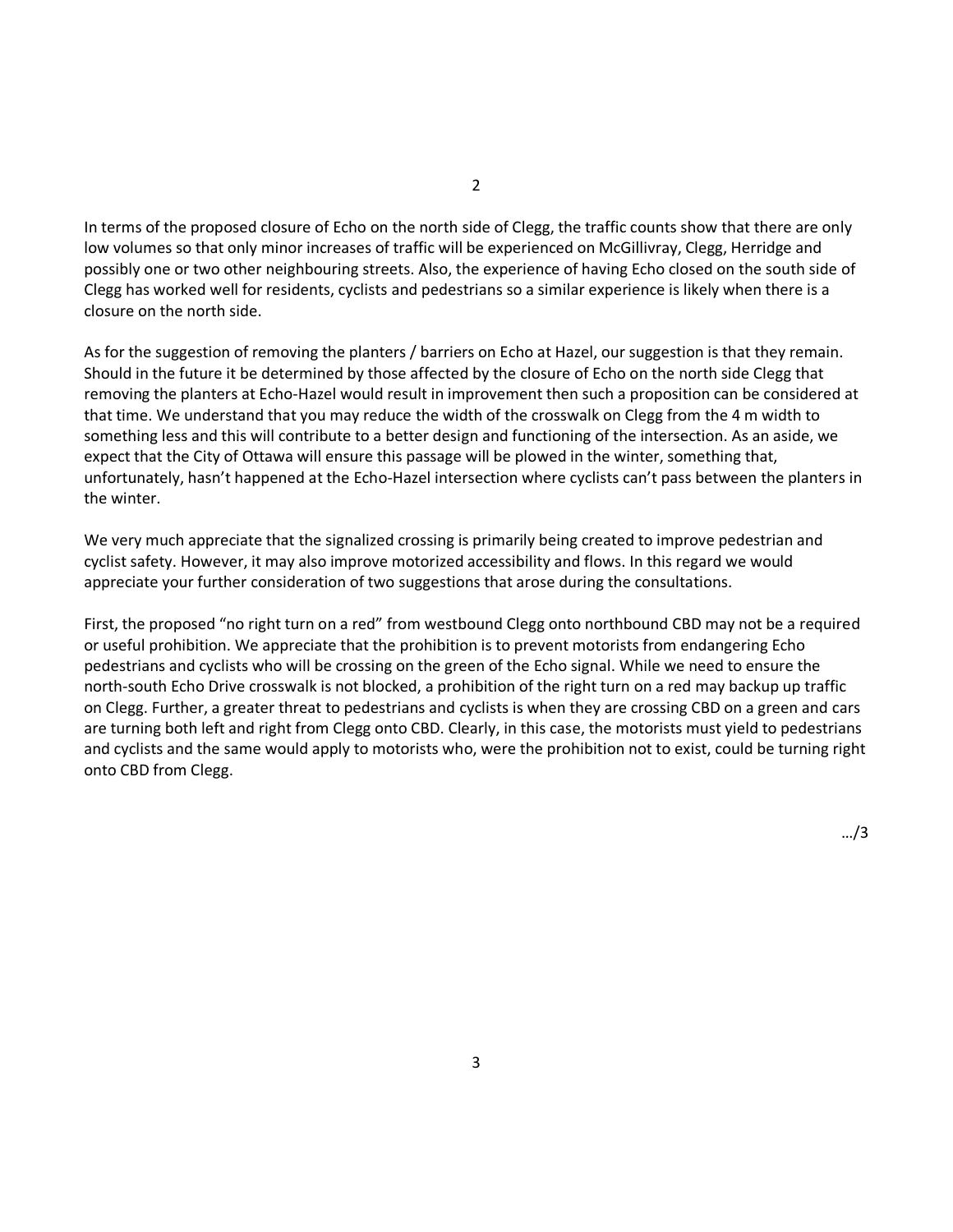The second suggestion that may warrant further consideration is the creation of a left turn lane from southbound CBD onto Clegg. We appreciate that there may be cost and "real estate" issues that led to the NCC not including this idea, however, a turning lane would improve CBD's southbound traffic flow. At present, southbound vehicles often squeeze by other southbound vehicles waiting to make a safe left turn onto Clegg so that if an extra metre or so could be found it would make for a safer left turn and would contribute to southbound flow on CBD. That said, the Association requests that the current "peak" turning restrictions from CBD onto Clegg be maintained except if there are key accessibility issues during the reconstruction of Main Street.

Regardless of the result of any further consideration of these two suggestions, we very much look forward to the creation next spring of a safe crossing at CBD-Clegg. Many skaters, pedestrians and cyclists will have such an easier and safer time "getting to the other side." Congratulations on this initiative.

John Dance President Old Ottawa East Community Association 61 Main Street OTTAWA ON, K1S 1B3

Via email[: john.dance.ottawa@gmail.com](mailto:john.dance.ottawa@gmail.com)

c.c.: Josée Vallée Councillor David Chernushenko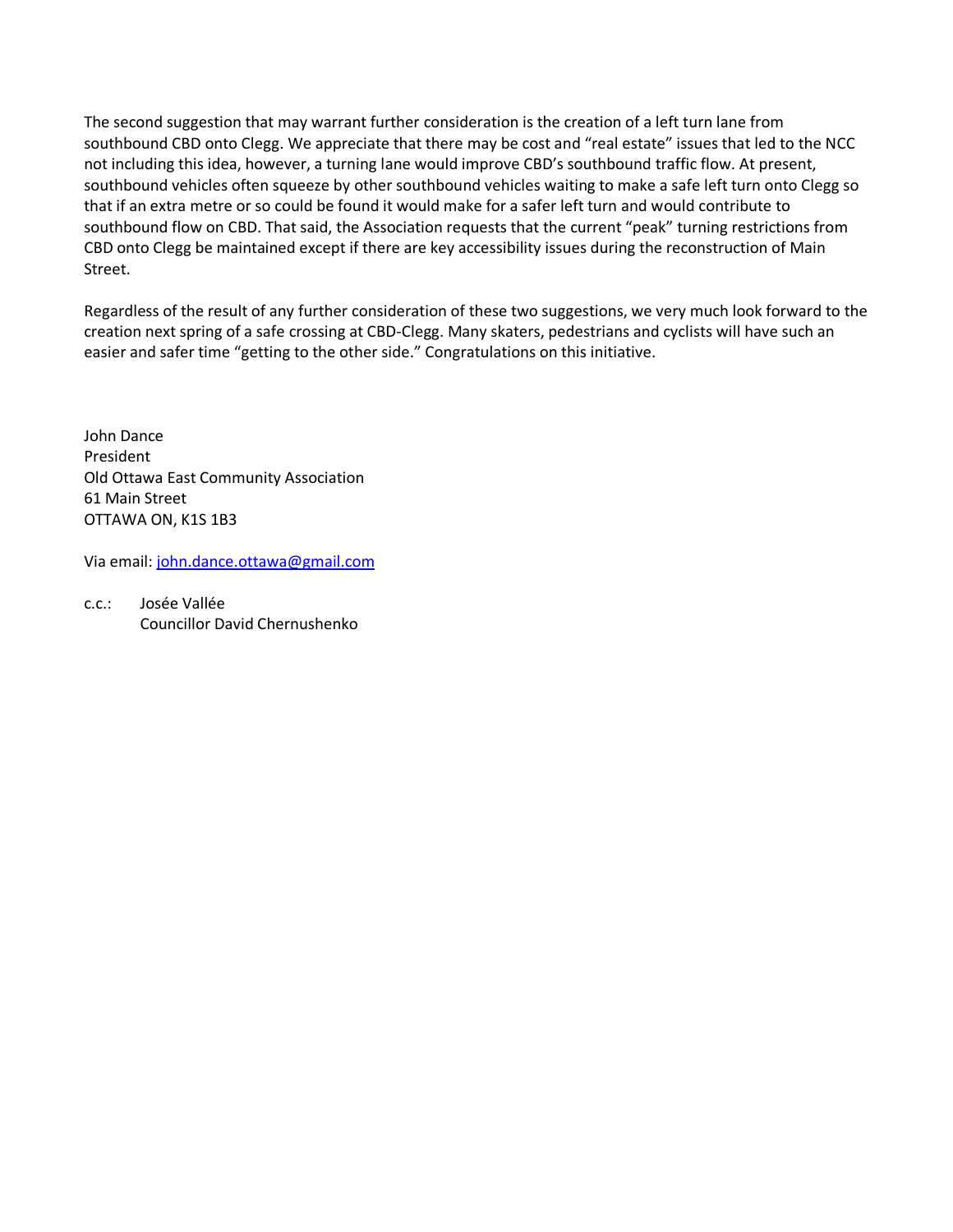## *Attachment 2 – Bus Route during Main Construction*



February 8, 2015

Émilie Girard-Ruel, MBA Senior Officer, Public Consultations National Capital Commission

Dear Ms Girard-Ruel:

## *Support for the Clegg-Colonel By Drive Bus Route during Main Street Reconstruction*

After discussion at a recent board meeting of the Old Ottawa East Community Association (OOECA), review of the comments made at the City's public open house on Main Street renewal (November 20, 2014) and consultation with a number of community members, it is the position of the OOECA that of the three options for northbound OC Transpo routes during Main Street Renewal construction, the best one would be Clegg-Colonel By Drive. Please note that southbound buses will be able to continue using a Main Street lane during construction

The option of running buses #5 and 16 along Riverside would deprive community members of any useful service. The option of running buses along Clegg-Glenora-Hazel-Echo would be dangerous on the narrow streets with tight corners. Also, Echo Drive functions as a "woonerf," where many pedestrians and cyclists use the roadway, so that a bus on this would not be welcomed.

Consequently, the OOECA would welcome the National Capital Commission's willingness to allow OC Transpo to operate northbound buses #5 and 16 on Colonel By between Clegg and Hawthorne during the reconstruction of Main Street. We realize that the NCC needs to preserve the special character of the parkways but we'd suggest that occasionally exceptions are warranted and this temporary bus routing is such an exception.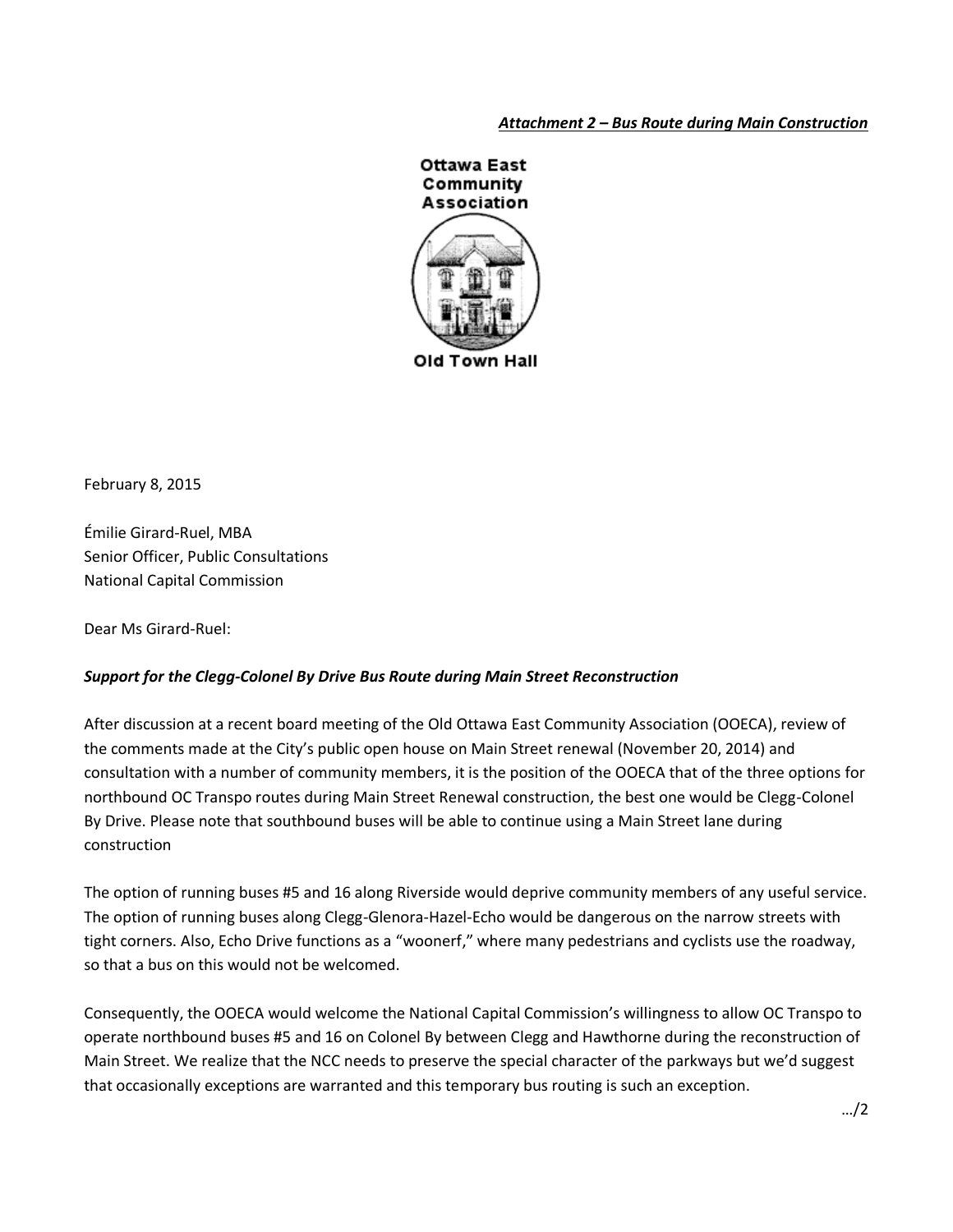NCC Board members may not be aware that Main Street, Old Ottawa East's north-south thoroughfare, will be utterly disrupted by construction in 2015 and 2016. And they may not know that Old Ottawa East has a peculiar street structure so that there is no parallel route to Main that could serve an obvious alternative route for buses. The consequence is the request to use Colonel By Drive for OC Transpo buses. It's also worth noting that these buses do not run frequently so they will not put undue pressure on Colonel By.

The Commission's willingness to allow Lansdowne "large-event" shuttle buses to use limited portions of Queen Elizabeth Driveway was appreciated by residents of the Glebe and, similarly, your approval of temporary usage of OC Transpo buses on a short portion of Colonel By Drive would be welcomed by Old Ottawa East residents.

We look forward to hearing the NCC Board's decision on this matter.

John Dance President Old Ottawa East Community Association 61 Main Street OTTAWA ON K1S 1B3

*By email: john.dance.ottawa@gmail.com*

c.c.: Josée Vallée, City of Ottawa Councillor David Chernushenko 2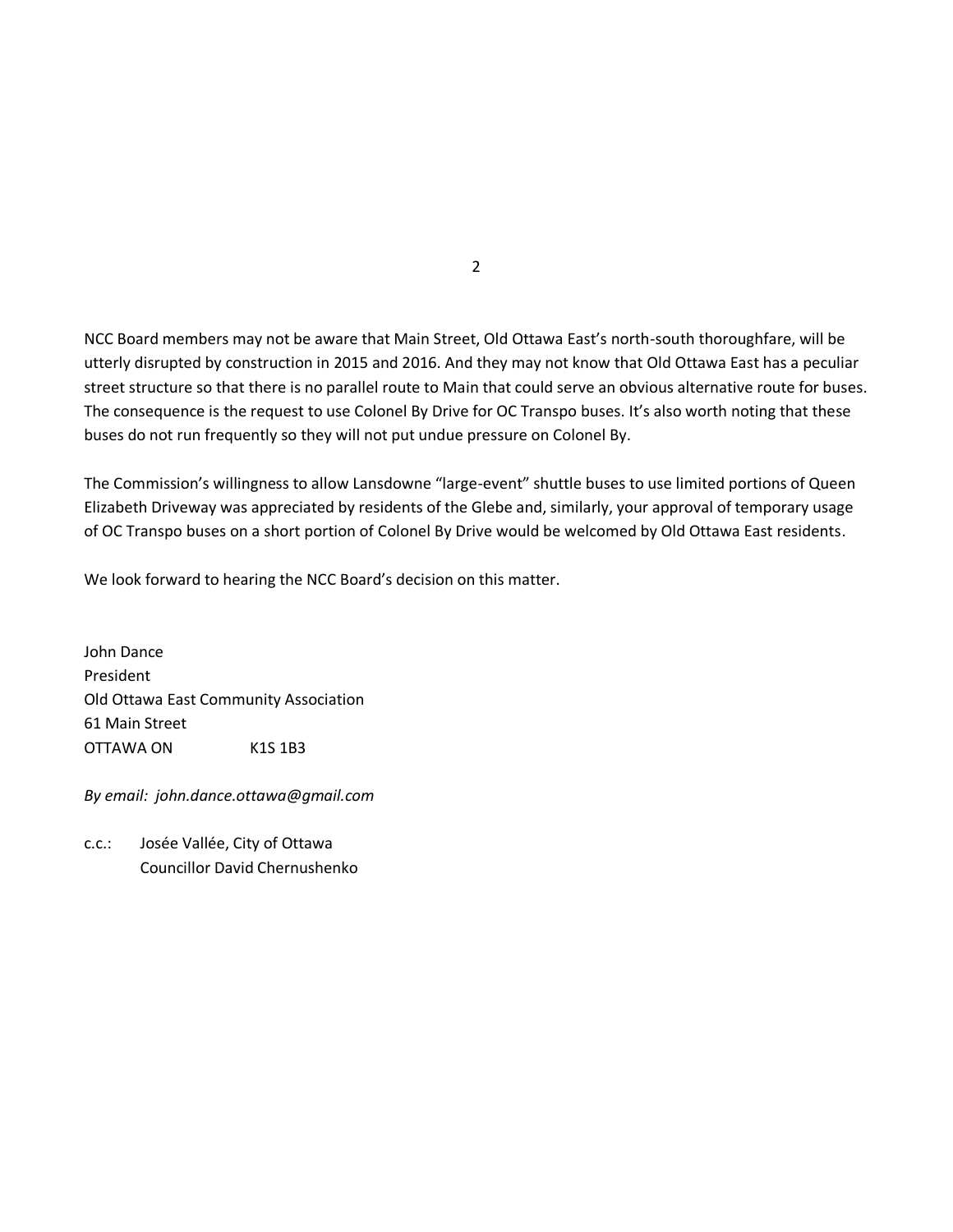## *Attachment 3: Park Development for Greystone Village in Old Ottawa East*

## *Carencia Rouse, Carleton University – Practicum (Jan – April, 2015)*

*Goal:* To research and facilitate community input to the development of three public parks within the Greystone Village development of the Regional Group in Old Ottawa East.

*Overview:* go to<http://regionalgroup.com/our-developments/greystone-village-oblates-redevelopment>

*Specifics:* there will be three distinct parks:

- 1. The 30m linear park along the Rideau River (+ adjoining multi-use path and Rideau River nature trail)
- 2. The "Grade Allée"
- 3. The Deschatelets "forecourt".

Each has distinct characteristics, challenges and opportunities.

#### *Research:*

- understand the OOE community design plan
- review the Regional Group's proposed masterplan / plan of subdivision / concept plan
- city of Ottawa Park policy
- OOE community amenity requirements relating to parks
- examples elsewhere for these types of parks what makes them work?
- consider multifunctional design (including LID/stormwater and ecological connectivity.

#### *Facilitation:*

- participate in community's working group meetings (preparing for meetings with others)
- participate in community meetings with city, RVCA and Regional staff.

#### *Outputs:*

- project plan and schedule, including regular updating of community contact
- research, drafting options,
- meeting city staff and community members, and
- organizing and facilitating meetings
- summary report.

#### *Supervision:*

- John Dance, president OOECA
- +???.

#### *Project Success Criteria:*

- Provision of information that assists community representatives to be better informed of park potential of the three distinct public parks of Greystone Village
- Expediting the community's involvement in development of the plans for the parks.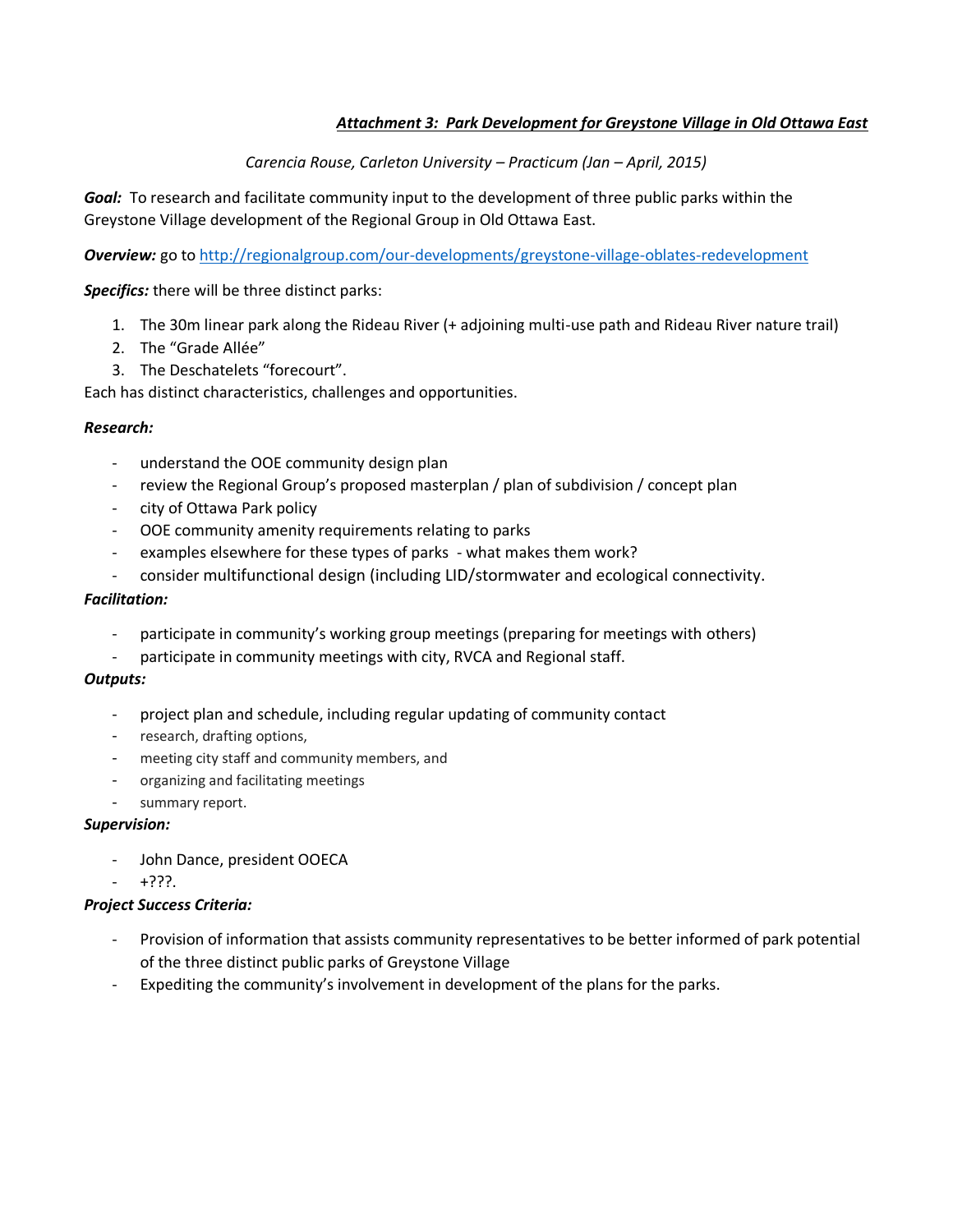#### **APPENDIX 3 – NOTES FROM THE OFFICE OF COUNCILLOR DAVID CHERNUSHENKO**

#### **INFILL II**

- Open house schedule for January 15, 2015, 6 to 8 p.m. Presentation followed by a question and answer period, Champlain Room, City Hall, 110 Laurier Avenue West

Deadline for comments is January 21, 2015. The City considers this the final step of the Infill II Study before the statutory Zoning By-law Amendment approval process scheduled to begin at the end of January, 2015.

- To provide comments on the Infill II Study recommendations and draft amending by-law, please e-mail your comments to [steve.gauthier@ottawa.ca](mailto:steve.gauthier@ottawa.ca) no later than January 21, 2015 at 4 p.m.

The approval process includes public consultation; therefore, there will still be opportunity to comment on the details of the new amending zoning provisions until April 2015, when the Staff Report is presented to Planning Committee for approval.

#### **2015 BUDGET**

The City's 2015 draft operating and capital budgets will be tabled with City Council at a special meeting on Wednesday, February 4. Council will also receive draft budgets for each Standing Committee as well as Police, Transit, Public Health, Library, Crime Prevention and Committee of Adjustment.

- Final budget recommendations is Wednesday, March 11
- Public consultation:
	- o via email at [budget2015@ottawa.ca](mailto:budget2015@ottawa.ca)
	- o Twitter, using hash tag #ottbudget

o Central – Monday, February 9, 7 to 9 p.m. City Hall, Andrew S. Haydon Hall, 110 Laurier Avenue West, Ottawa

If you cannot attend the meeting at City Hall on Feb 9, there are three other meetings throughout the City. You can find more information here: [http://ottawa.ca/en/city-hall/budget-and-taxes/budget/public-consultation-and](http://ottawa.ca/en/city-hall/budget-and-taxes/budget/public-consultation-and-feedback-0)[feedback-0](http://ottawa.ca/en/city-hall/budget-and-taxes/budget/public-consultation-and-feedback-0)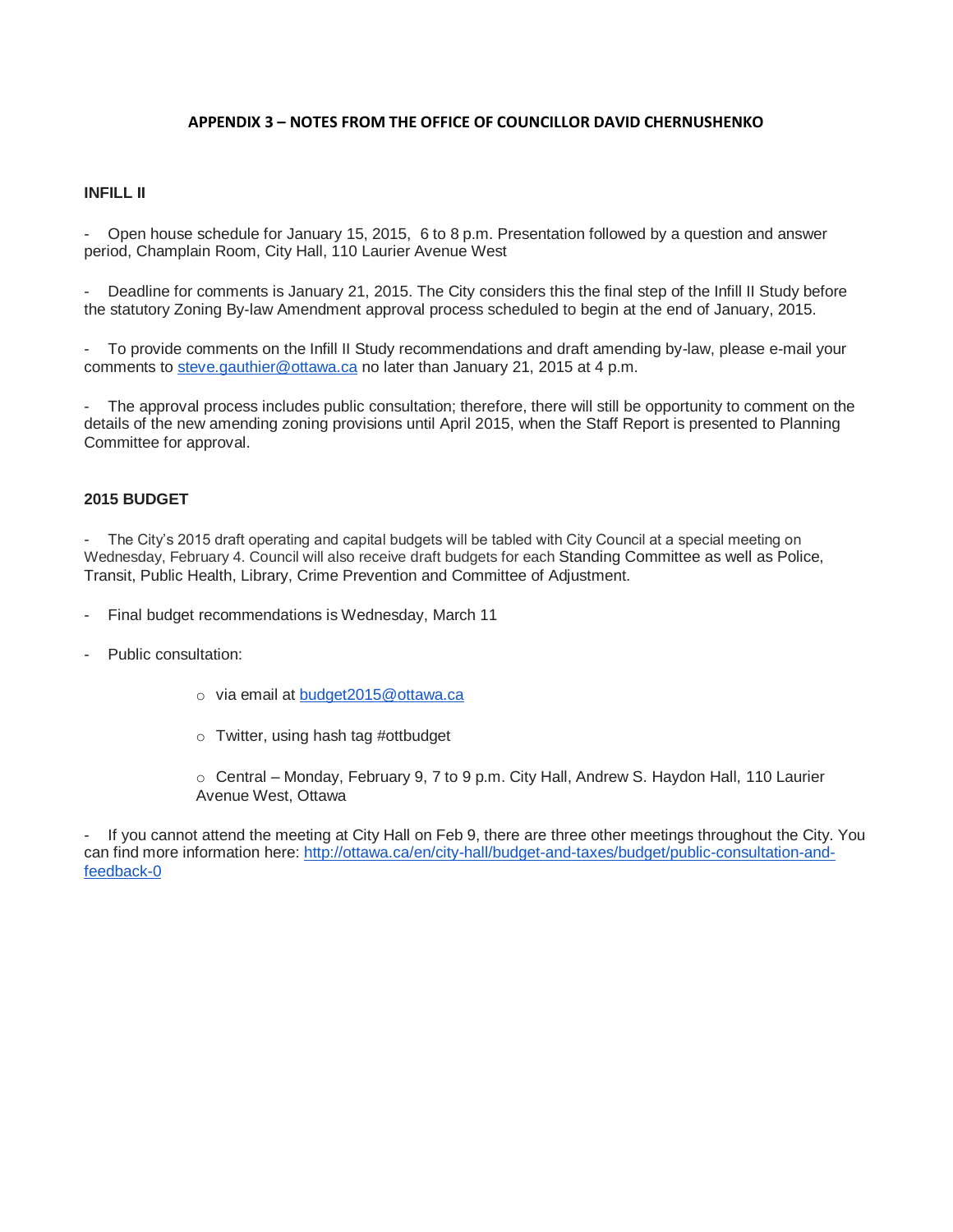#### **APPENDIX 4 – PLANNING REPORT**

Submitted by Stephen Pope

A proposal for a new house at 683 Echo Drive will be going to Committee of Adjustment next Wednesday. The Planning Committee is discussing our potential response.

I attended a pre consultation meeting yesterday with the City under the pilot project for community involvement in planning and development pre consultations (Transparency Pilot). Discussion of these meetings is restricted by a non-disclosure agreement until a formal submission has been made. In this case the formal submission would be a Site Plan Control application for a low-rise apartment building, with some requested minor variances.

OOECA Planning Committee will need to check with the City on progress with the Main Street and Hawthorne Avenue rezoning project under the 2014 Zoning review. There are outstanding concerns regarding different treatment of currently zoned residential properties between sites on Hawthorne and sites on Main. The revisions to the 2014 Zoning Review are to be presented at the City's Planning Committee in February.

A new City initiative has come forward to permit small "neighbourhood" commercial activities in residentially zoned neighbourhoods. This proposal would permit small businesses and commercial activity from individual houses. The creation of parking spaces to serve the business would not be permitted under the proposal. Two sites have been identified in OOE, Concord North at Greenfield (the site of the electrical contractors association) and Glenora and Herridge (the former Ottawa East Pizzeria).

Questions are welcomed.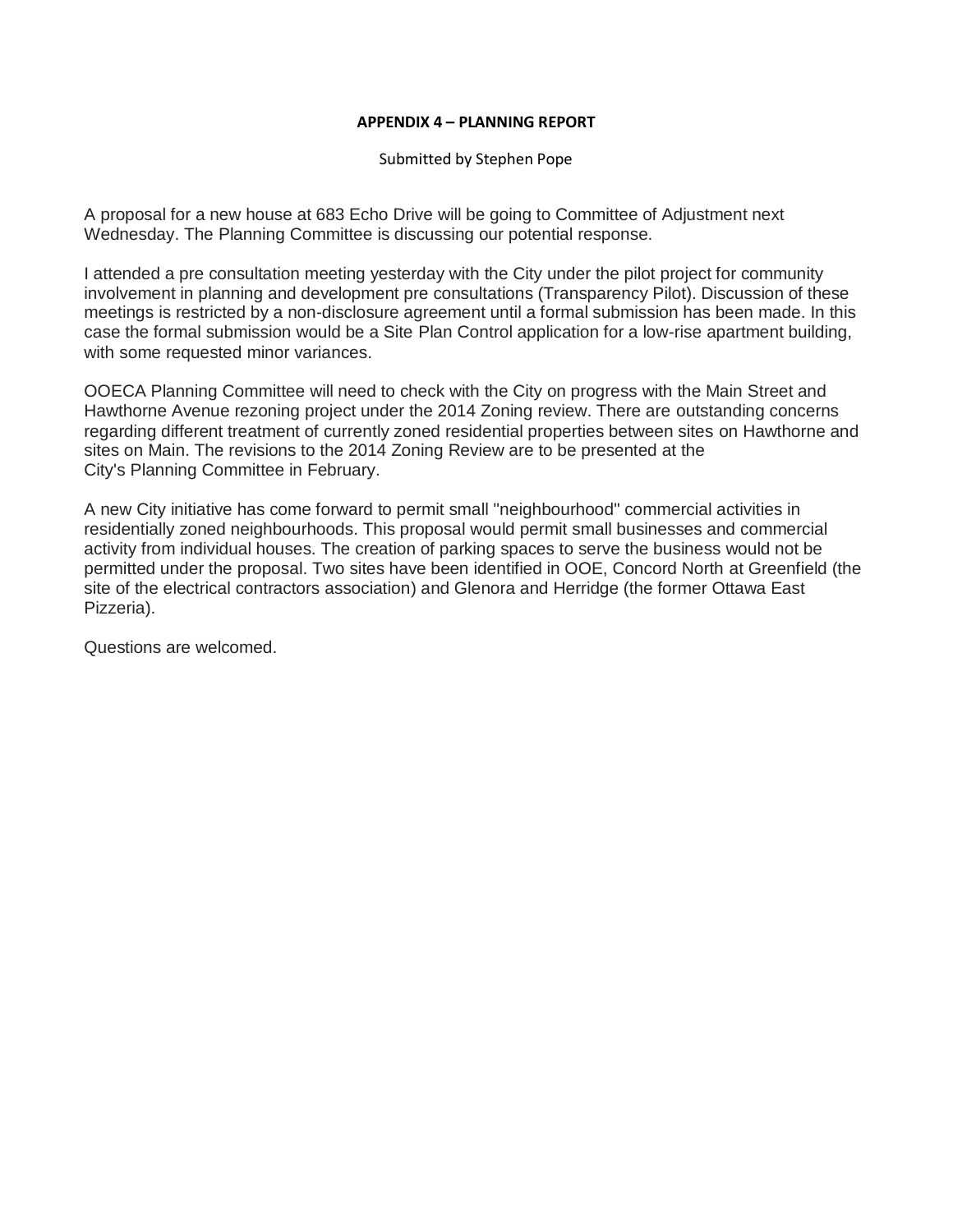## **APPENDIX 5 – SUSTAINABLE LIVING OTTAWA EAST**

## **Sustainable Living Ottawa East (SLOE) report to the Old Ottawa East Community Association**

## **January 13, 2015**

The Old Ottawa East Community Garden has a new website.

#### [https://oldottawaeastcommunitygarden.wordpress.com](https://oldottawaeastcommunitygarden.wordpress.com/)

The Children's Garden is undergoing a process of revitalization with some turnover in the steering committee. CAG are involved in the revitalization and are going to run the Children's Garden programming starting in the 2015 season, alongside their regular program offering

The six large interpretive panel signs along the Rideau River Nature Trail path will be replaced in the near future. The old signs have aged poorly. Thanks to Rebecca Aird and others for this initiative.

Financial statements for SLOE and its projects have been provided to the OECA board for 2014.

On the Deep Green project, we'll be working with the Regional Group on a Low Impact Development (LID) workshop.

SLOE and the Sandy Hill Community Health Centre will hold a preliminary meeting in January to explore options for approaches to accommodating older adults and possibly other underserviced populations. This is undertaken with a grant from Community Foundation of Ottawa.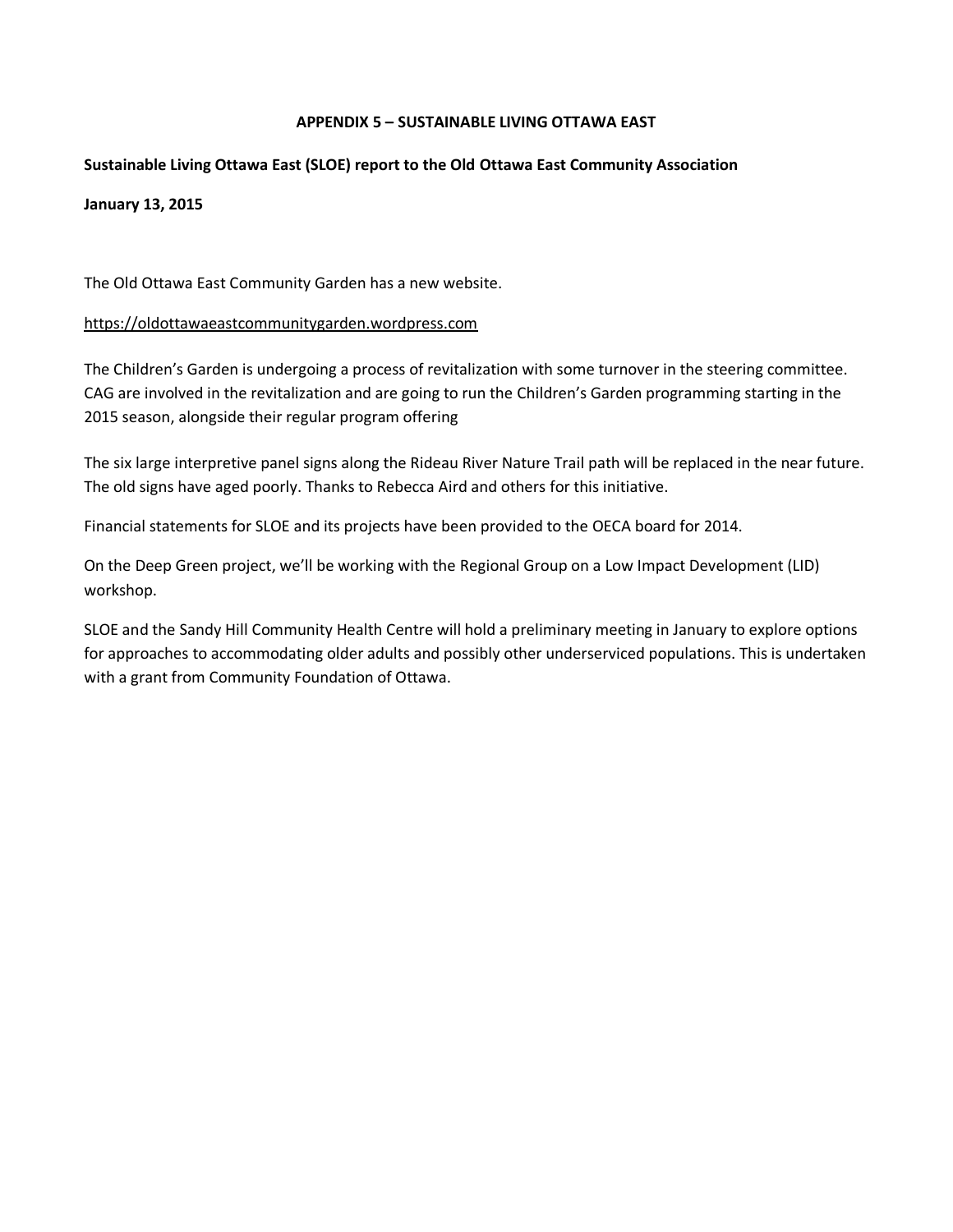#### **APPENDIX 6 – GOALS**

## **OOECA Goals 2015 - Draft**

(Revised January 24, 2015) NB revisions to 2014 Goals doc are in *bold, italics*

## **A. Lees/Springhurst Park**

## *A.1 Convert Portions of AVTC Lands to Parkland:*

- joint project with Community Activities Group and Sandy Hill Community Health Association

- work with city to have lands identified by Transit Oriented Development – Lees Station as open space / parkland added to Springhurst Park and Rideau River Trail Park (aka 166 Lees) *(NB: a significant portion of this was done in 2014, i.e., the transfer of 2.5 hectares to Springhurst Park – but we also would like the lands to the east of the "necessarily preserved" Alta Vista Transportation Corridor to be added to the Rideau River Trail park, aka "166 Lees")*

- use cash in lieu of parkland funding to add features / trees etc. that will physically join the new parkland to existing parkland

- explore the possibility of having a proper soccer pitch / playing field on the parkland

- key CA members: Ron Rose, Nick Masciantonio

# *A.2 Greater Lees Avenue apartment residents' participation/engagement in community + better integration of the east end of Lees Avenue into the community of Old Ottawa East*

- joint project with CAG and SHCHC

## *- Syed Zaffar, operator of CosmoMart at 170 Lees, was elected to the OOECA board at the November 2014 AGM*

- the various OOE community organizations (activities group, community association, community paper, etc.) have few members from the five large apartment towers on Lees Avenue despite the fact that about half the population of OOE lives in the towers.

- the proposed Transit Oriented Development at the Lees LRT station will result in many more people living in the area and enhancing the community environment for new and existing residents will improve their quality of living as well as strengthening the overall OOE community.

- As the TOD gets underway and uOttawa expands more on that location, there will be a tendency to view it as part of Sandy Hill so that OOE risks losing a key constituency that contributes to justifying better facilities and services.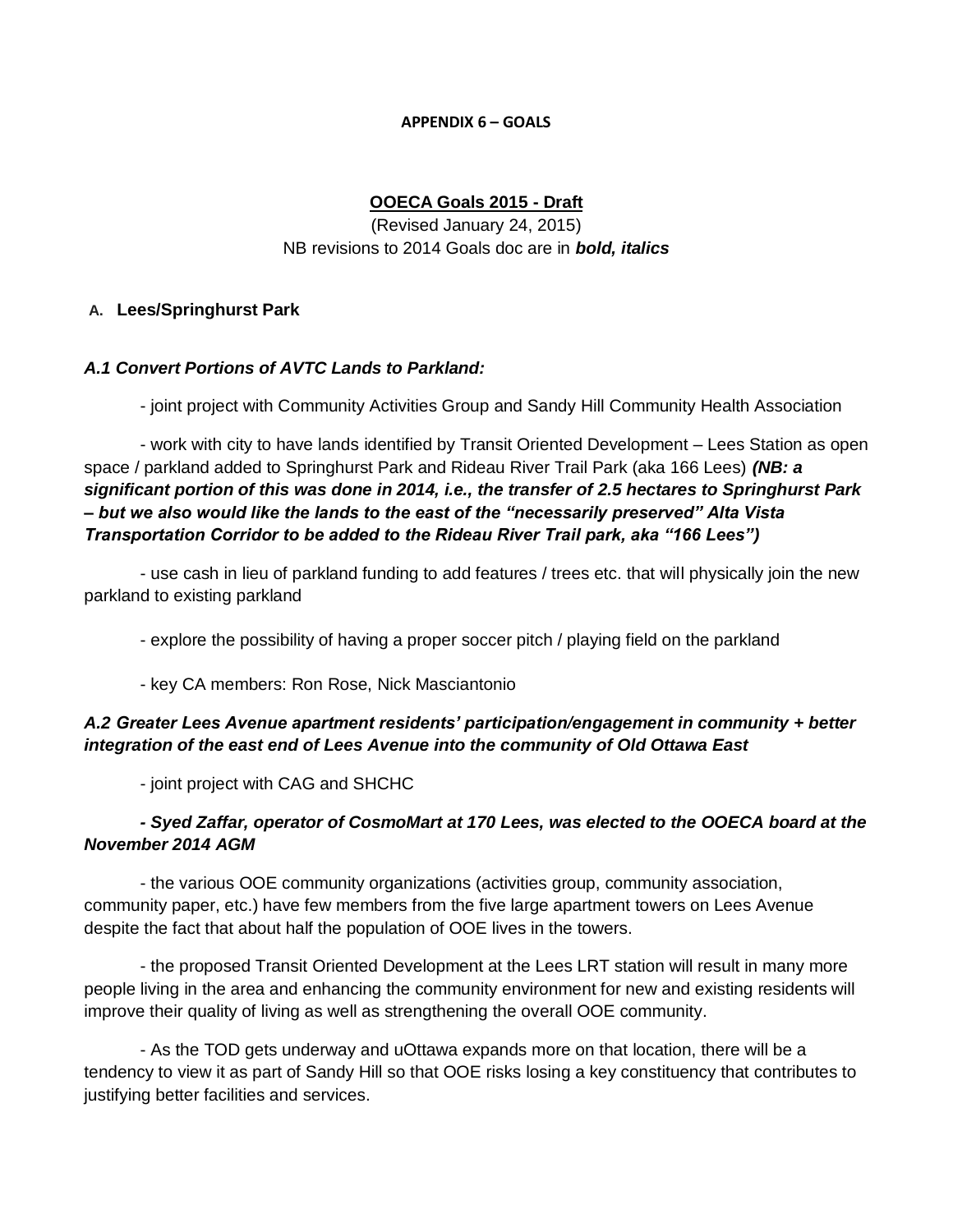-Lees Garden, that there are more people from the apartments participating in the Lees community garden so it has the potential to be part of the outreach to apartment residents.

- The issue of "inadequate community facilities" (below) and conversion of AVTC lands tie into this goal

- key CA members: Syed Zaffar, Ron Rose

## *B. Transportation*

## *B.1 Main Street Renewal Planning*

- The working group for Main Street renewal and Lees Avenue reconstruction meets periodically and community members (including Paul Goodkey, and Board members Don Fugler, Ron Rose, Stephen Pope and John Dance) are well-represented.

# *- In 2015, the challenge will be to ensure planning details get due consideration; traffic impacts during the construction are mitigated; schools and businesses' operations and residents' quality of life and do not suffer; and there is sound communication between the city/councillor's office and the community/residents*

*- (Delete in 2015)* However, there remain a number of issues that require continued pursuit including undergrounding (Paul Goodkey), east-west cycling lanes, north of the Queensway cycling lanes, public art (Nick Masciantonio). *(This was essentially completed in 2014, even tho. we weren't successful in convincing the city to underground the wires or to extend the bike lanes all the way to Echo-CBD.)*

- a further area of community pursuit is the ongoing care of certain aspects of the new Main Street, including nurturing the proposed parkette at Riverdale-Main, and the restoration and care of trees along Main Street.

- key community association (CA) members: Ron Rose, Stephen Pope, Paul Goodkey, Nick Masciantonio, Don Fugler, John Dance, Catherine Pacella)

# **B.2** *Accelerate Canal Footbridge Construction*

- The recently approved Transportation Master Plan calls for the construction of the proposed Clegg-Fifth canal footbridge sometime during the 2020-2025 period, i.e., at least five years from now. The community along with sister communities and many others throughout the city have been advocating the bridge for more than six years – we don't want to wait another six or more for that this critical means of accessibility to be completed.

*- During the 2014 election both Mayor Watson and Councillor Chernushenko spoke of the desirability of accelerating the construction. OOECA will work with the city to explore / support means of doing this including seeking additional funding sources. Councillor Chernushenko has spoken of the footbridge as being a possible sesquicentennial project.*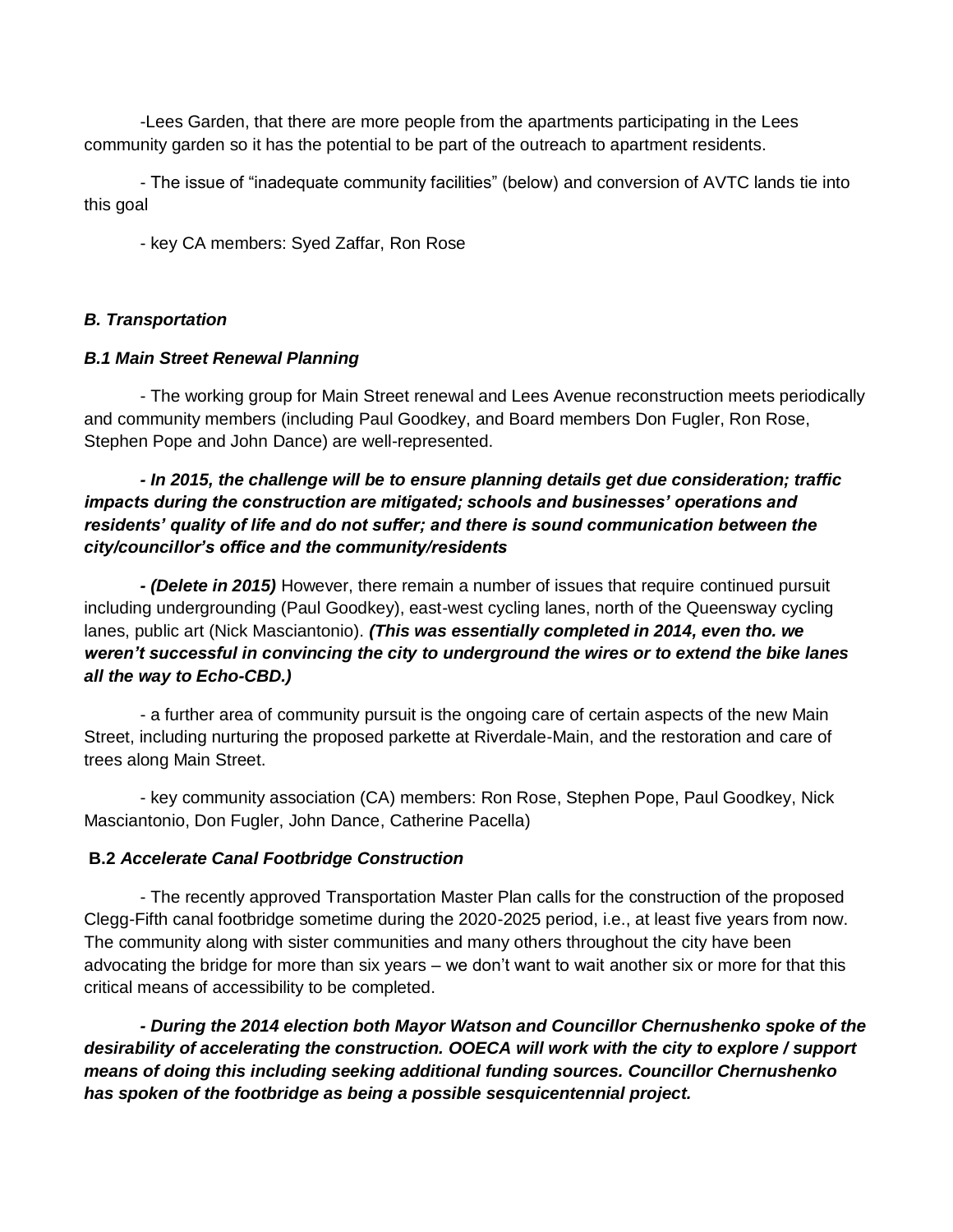*-(Delete in 2015)* Also, the proposed plans for the bridge call for safe crossing of Col By and Queen Elizabeth Drive but to wait another six years or more for this improvement would be pathetic, especially in light of the NCC recently and readily installing safe crossings of CBD at Dow's lake and at Hartwell Locks/Carleton*. (So it very much looks as tho. a safe crossing at CBD-Clegg will be completed in 2015, thanks to the cooperation of the City and the NCC.)*

- key CA members: Ron Rose, John Dance

# *B.3 Responding to Other Transportation Issues*

- this ongoing work addresses continuing and emerging transportation issues that are key to wellbeing of the community. Specific issues include seeking improved bus service and the implementation of improved cycling facilities (including east-west connectivity between Pretoria Bridge and the Rideau River (old railway) footbridge.

# **C. Development**

# *C.1 Community Participation with Oblates/Sisters Developments*

- Participating in the planning for and ongoing monitoring of the Sisters / Oblate developments has the potential of making the developments more sustainable and complementary to the existing Old Ottawa East community. *(SLOE's "Deep Green" expert's forum at Carleton University in March reviewed SLOE's sustainability research pertaining to the institutional lands. This was followed up by a well-attended June session open to the entire community. In addition, the Regional Group had a full presentation of its proposals to the community at a session held at Saint Paul University in September. A good working relationship of Regional Group, the city and the community was established in 2014 and Regional is living within the constraints and opportunities of the approved CDP / Secondary Plan and positively responding to the four thrusts of the SLOE "Deep Green" project. Regional has invited members of the community association to relevant meetings with city staff. Also, numerous meetings were held with Domicile as it prepared plans for the development of the western half of the Sisters property.)* 

- Key CA members: Stephen Pope, Rebecca Aird, Paul Goodkey, Phyllis Odenbach Sutton, Ron Rose, John Dance, Ian McRae

# *C.2 Responding to Other Development and City Planning Proposals*

- this ongoing, technical and difficult work is managed by Planning Chair Stephen Pope with the Planning Committee composed of members representing the distinct neighbourhoods of OOE

- key CA members: Stephen Pope, Paul Goodkey, Phyllis Odenbach Sutton

- planned milestones: ongoing.

# *C.3 New Community Centre / Hub for Old Ottawa East (CAG lead)*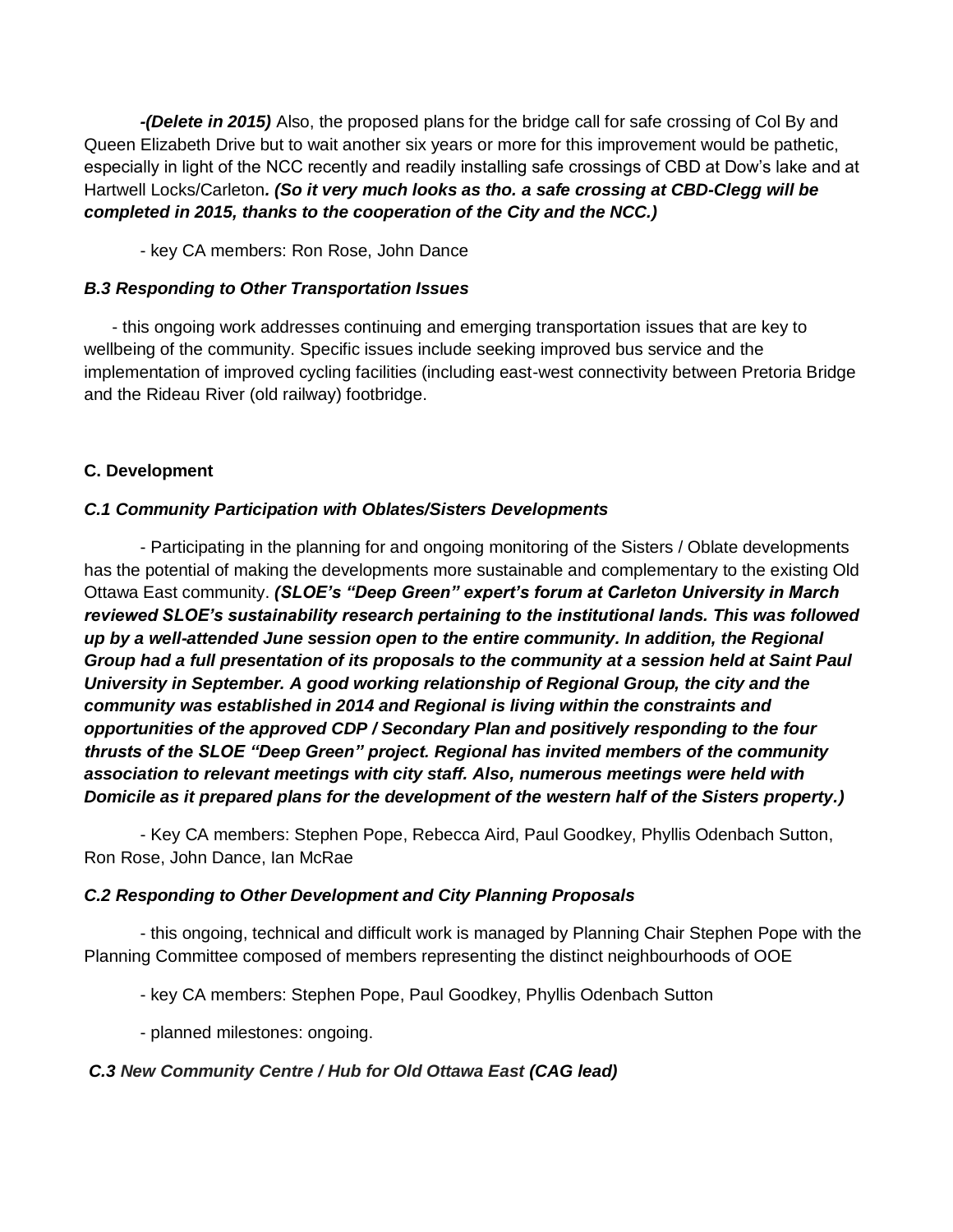Given the growing and cross-cutting importance of community recreation and meeting space, CAG has taken the lead for exploring options for planning a new community centre / hub. The inadequacy and poor accessibility of Old Town Hall (61 Main Street) coupled with the considerable development on the horizon mean that facilities supporting a community population of more than 10,000 are required.

-Various options, including collaborating with Saint Paul University, will be explored. CAG's Don Stephenson has the lead for the project and two OOECA board members are part of the working group.

- Community members have long felt that OOE has inadequate community facilities – particularly interior recreation and meeting space and the sense is that with the building on the institutional lands and the Lees TOD development the inadequacy will become much worse. Indeed, one suggestion is that the northeast quadrant of the AVTC lands could be an excellent location for a community centre. Other suggestions have been creating a community centre on the Oblate lands (e.g., within the Deschatelets building), in one of the underused schools on or near Main Street or expanding Old Town Hall. There is also the possibility of a partnership with Saint Paul University and others (Oblate developer, City, SHCHC) to bring athletic/community centre facilities to OOE in tandem with the Oblate land development.

*- In 2014, CAG established a working group to begin planning of a community centre / hub … Catherine Pacella and John Dance are the current Board reps on this but it might be good to have somebody in addition. OOECA and CAG have requested Councillor Chernushenko to recommend an OOE community centre / hub be included within the upcoming city budgets.*

*C.4 Plan for the three new public parks on the Oblates lands (suggested new goal for 2015)*

*- Tentatively three new public parks will be created on the Oblates-regional lands: the 30m linear park + multi-use pathway along the river; the Grande Allée; the Deschatelets forecourt.*

*- These are very important for the new development, the OOE community and the city as a whole.*

*- We'll need lots of creative thinking to come up with ideas and to work with the city and regional to make these parks a reality.*

# **D. Other**

## *D.1 Incorporation of Board (delete in 2015)*

- Incorporation gives the organization greater legitimacy and allows OOECA to participate in broader fora.

- Key CA members: Jaime Girard, Don Fugler

## *Completed*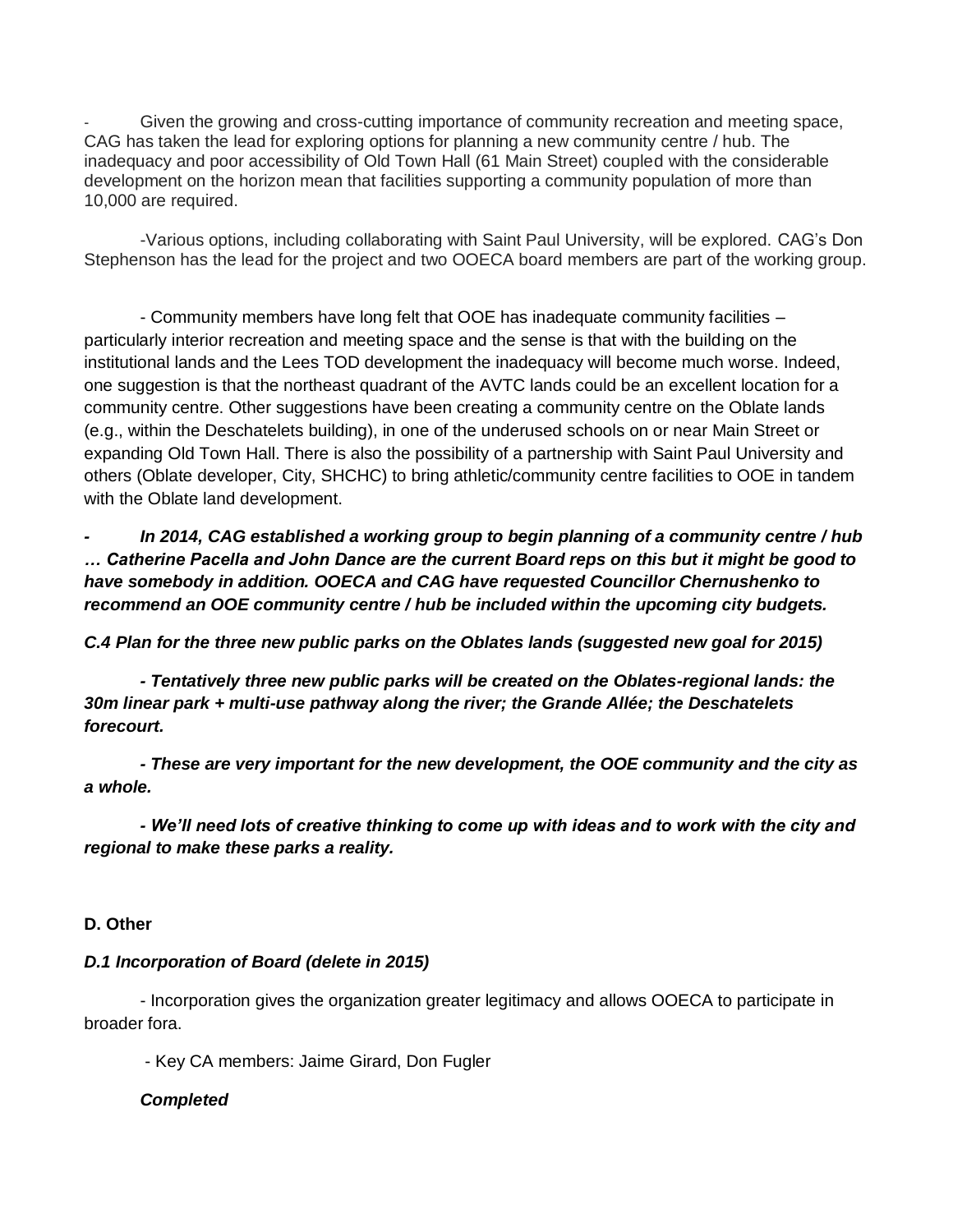# *D.2 Buy Directors' Insurance (delete in 2015)*

- Protection of volunteers who are all operating in good faith is important.
- Key CA members: Jaime Girard

## *Completed*

## *D.3 More parties and celebrations*

- There's much to celebrate but we spend little time doing so …
- One board member suggested an early summer party on her new patio …
- In 2014 we didn't do much in this regard, aside from the modest pre-Christmas *gathering*

# *D.4 (Suggested new goal) Branding, community name and logo*

*- It may be time to improve our branding, including the community logo and name. If we come up with reasonable options they'd have to be presented to the AGM or to a separate "general meeting." OOECA would work with CAG on this goal, given that CAG is undertaking a similar exercise.*

# *D.5 Influencing RRWP/Nature Trail Design/Construction*

- SLOE has worked very hard on the Rideau River Nature Trail over the last seven years and wants to ensure that the work and its intentions are not jeopardized by the city's plan to build a multiuse pathway (the Rideau River Western Pathway) parallel to the OOE shoreline of the Rideau River. Also, nearby residents want to ensure the pathway and its construction have minimal impact on them.

Key CA member: Ian McRae.

*We had several meetings with the city and RVCA on this and some progress was made but the nature and location of the pathway through Brantwood Park remains an unresolved question and care needs to be exercised on just how the path runs behind Rideau Gardens Drive.*

*- Also, OOECA needs to lobby to get this pathway into the 2015 budget.*

*- On a positive note, because of Regional's purchase of the Oblate lands it appears as though the pathway through the Oblate lands – as well as the critical access from Brantwood Park will be completed sooner than earlier thought.*

*D.6 Mitigate Adverse Impacts of Lansdowne Park / Maximize Benefits*